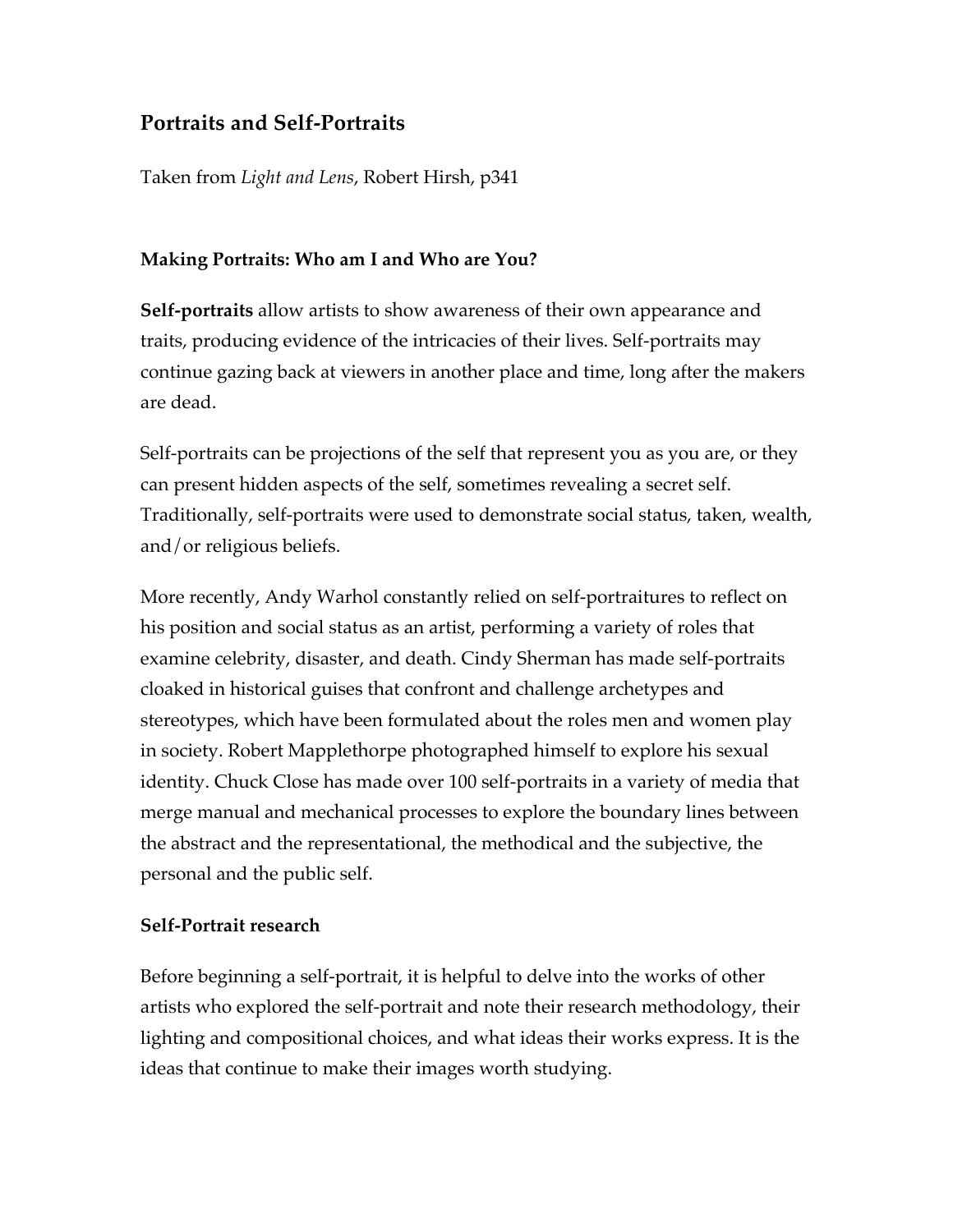Portraying oneself before the camera has been a staple of Photography since it's invention.

# **To begin a self-portrait, develop a concept or idea that will lead you through the process.**

A tried-and-true method of reacquainting yourself with yourself is to sit down in front of a mirror, alone, without any outside distractions and, with pencil and paper, make a series of contour drawings. Anyone can do a contour drawing: look into a mirror and draw what you see and feel without looking at the paper until you are finished. Based on what you learn from your drawings, formulate the direction of your self-portrait. Your images should express a sense of selfawareness and reveal something that is important for others to know about you and your attitude about life. While it is true that well-learned techniques help us to clarify our voice, it is our ideas that create powerful images.

### **Portrait of Another Person**

Lasting portraits avoid the obvious and, in doing so, require the viewer's involvement to extract meaning. Now, make a photographic portrait of someone you know that not only shows the appearance of the person, but gives artistic insight into the nature of this person's character.

### **Including the Environment**

Your portrait may show your audience how an individual interacts with the surrounding environment. What does the background environment add to the portrait that a close-up does not? Concentrate on showing only one part of your subject's surroundings so that the importance of the individual is not diminished. In a traditional environmental portrait, the person being portrayed is placed in a setting that shares information about his or her life and/or interests. Typically, an individual may hold an object related to his or her profession or personal interest. Look at the work of Arnold Newman for formal environmental portraits, or the Farm Security Administration photographs of Dorothea Land and Russell Lee for more natural models.